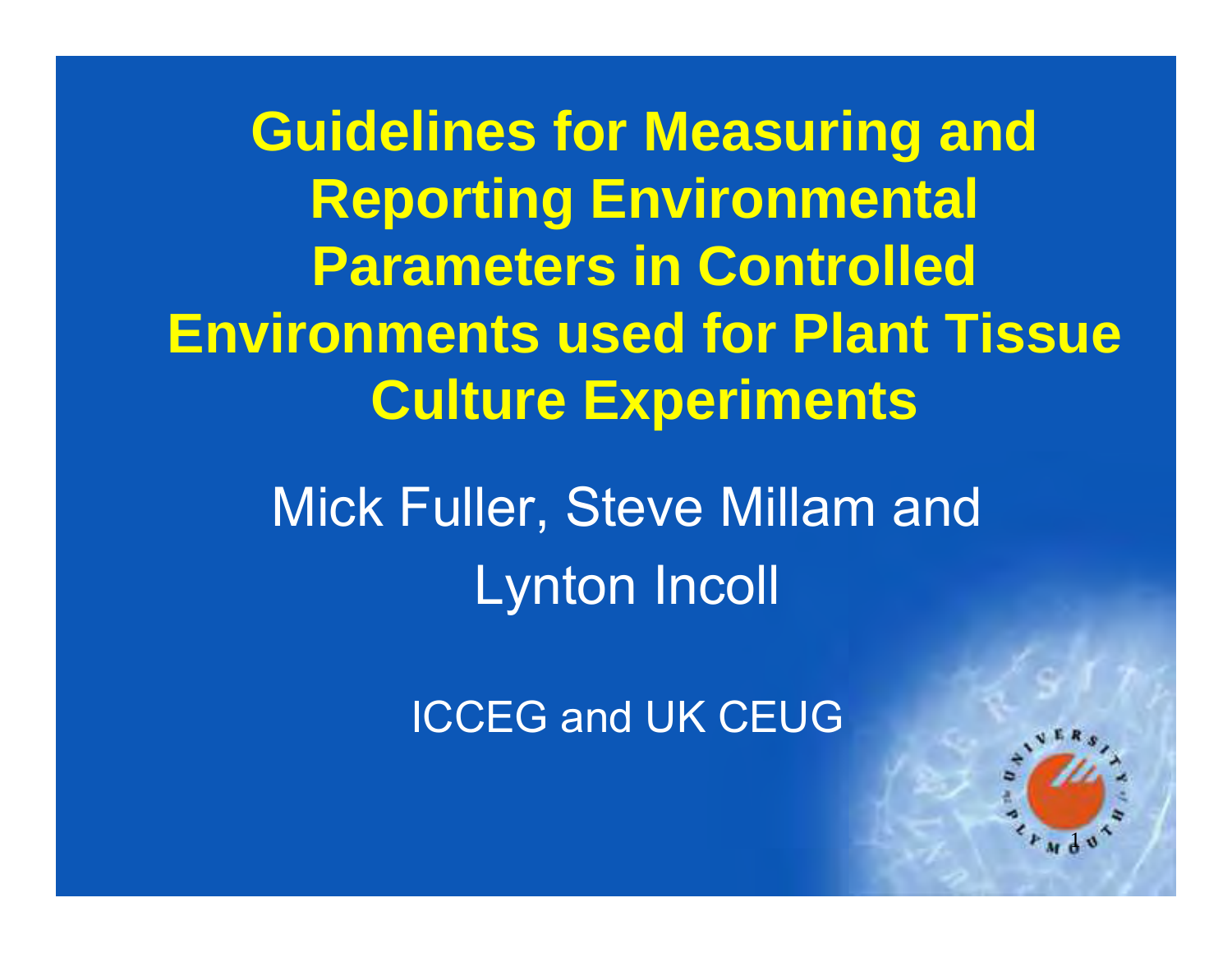## History of plant tissue culture

- . Originally arose out of the quest to germinate orchid seeds – flasking
- **J.** Morel (1960) demonstrated virus-free cloning of *Cymbidium* orchids
- Street (1970s) demonstrated callus production from carrot and later regenerated plants from callus

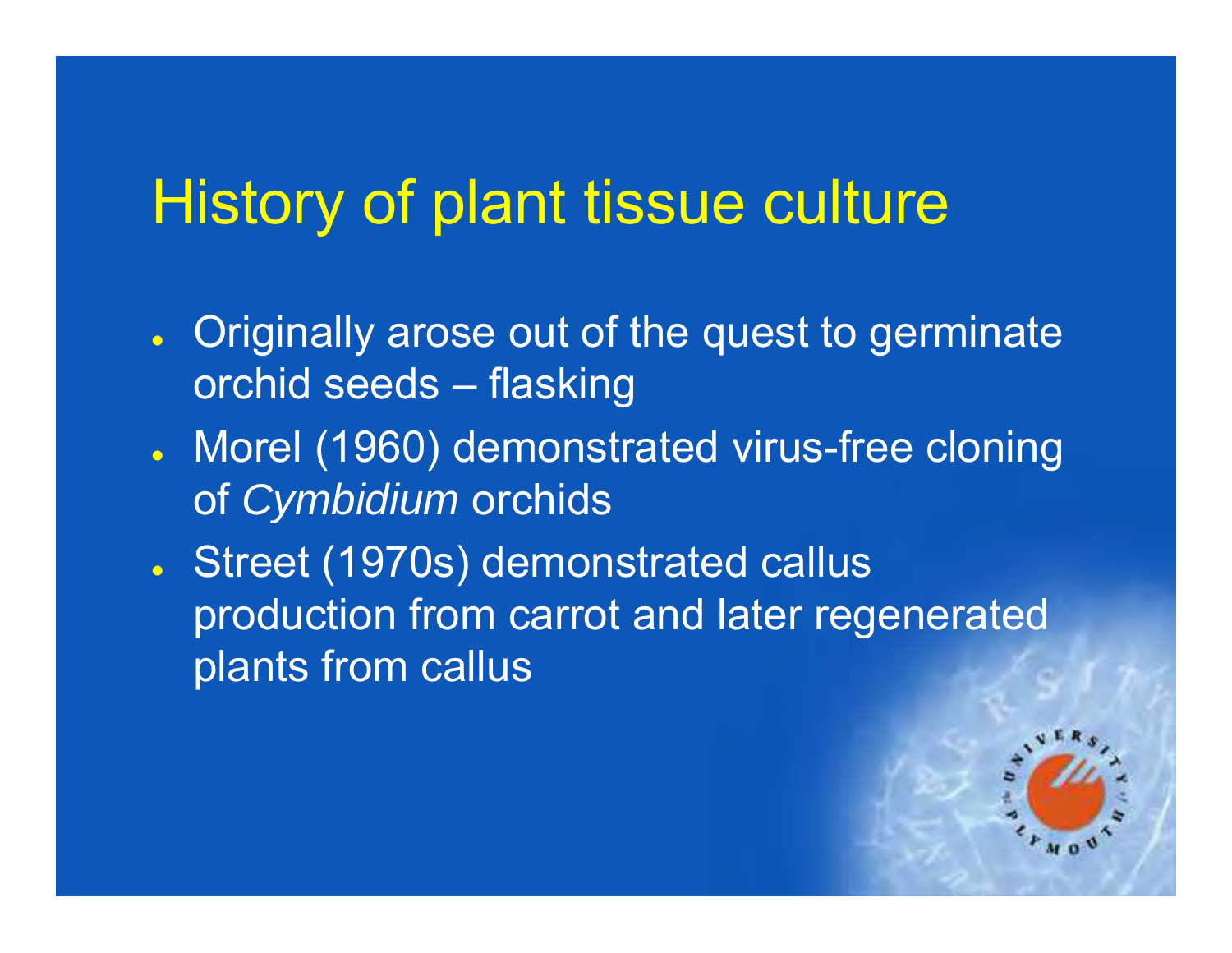# History of PTC

- **Empirical experimentation in defining PTC** media
- **JREE Murashige and Skoog, 1962**
- $\bullet$ First stage in standardising PTC
- $\ddot{\bullet}$ Ubiquitous medium – has led to standardisation of media preparation by big companies to ISO 9001 (and up) specifications

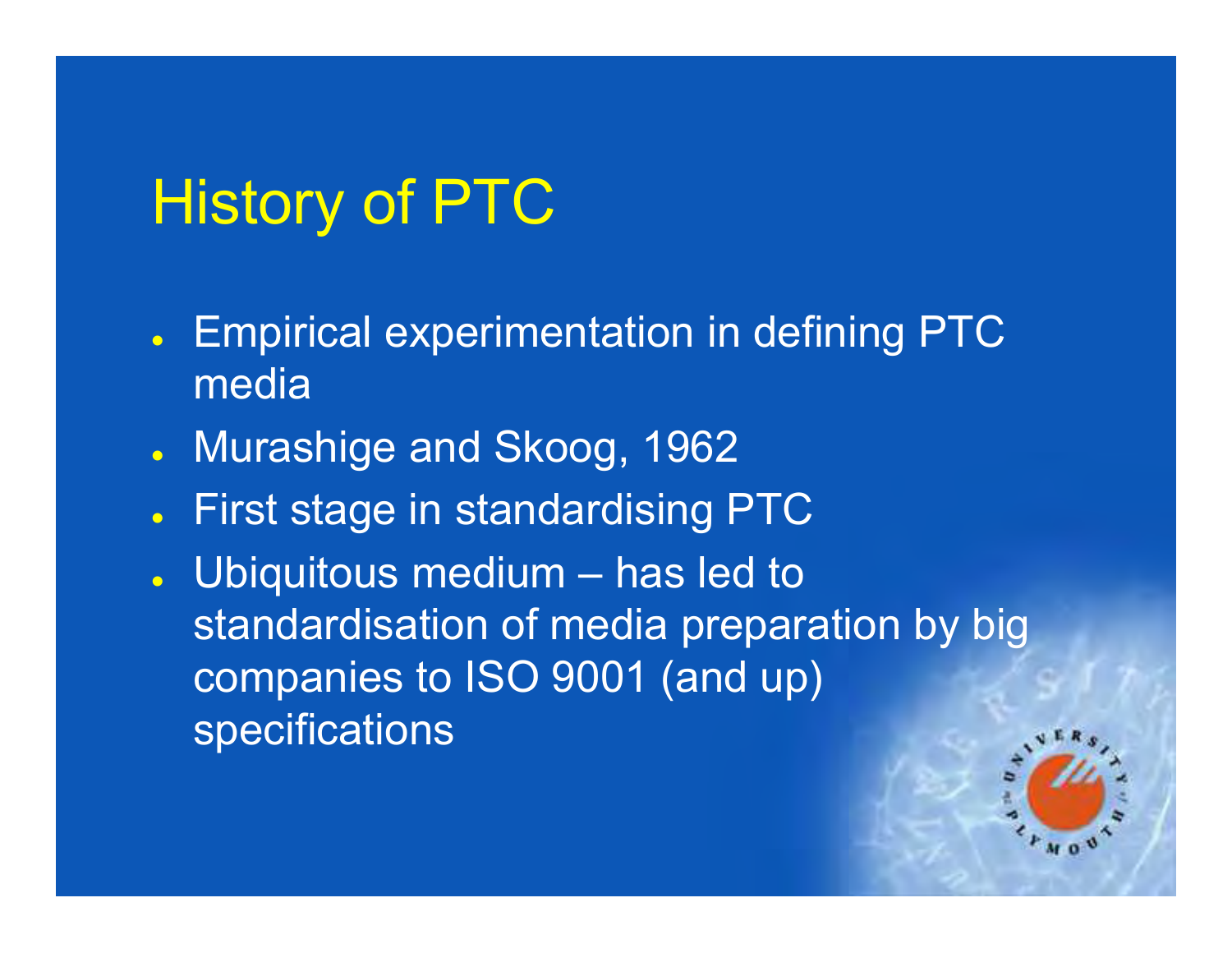#### Four important elements of PTC

#### • medium

- aseptic handling and manipulation
- culture vessels
- incubation in a culture room

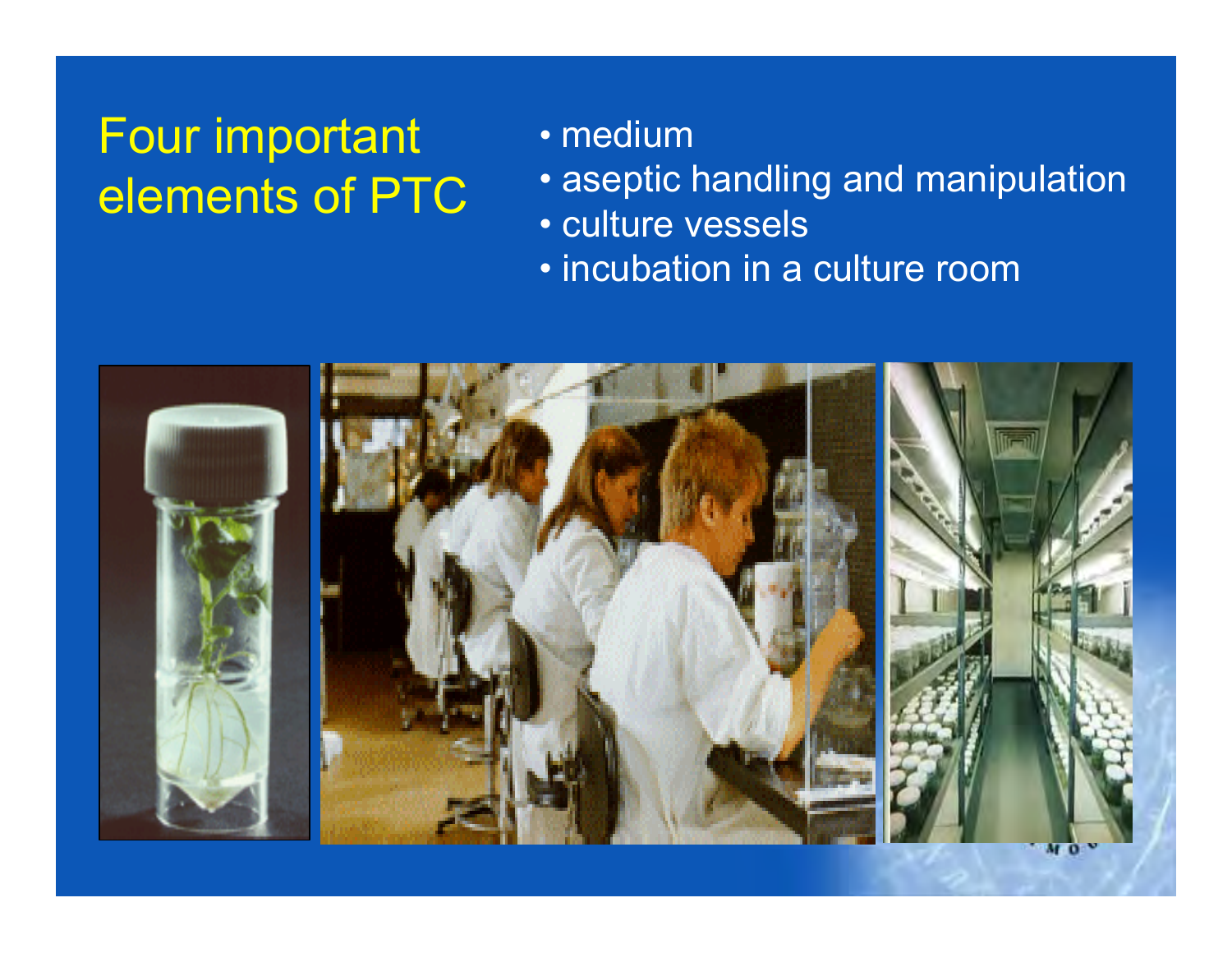# The stages of PTC

#### $\bullet$ Explant production from an *in-vivo* plant

- $\bullet$  Media making – *macro- & micro-nutrients, sugar, hormones, agar/liquid, + additives (vitamins, anti-oxidising agents, slow release agents, antibiotics), pH adjustment*
- **J.** Autoclaving and pouring into culture vessels
- $\bullet$ Sub-culturing – placing explants into vessels
- **Julie 10 Incubation in CE**
- **Sub-culturing or rooting**
- **.** Weaning

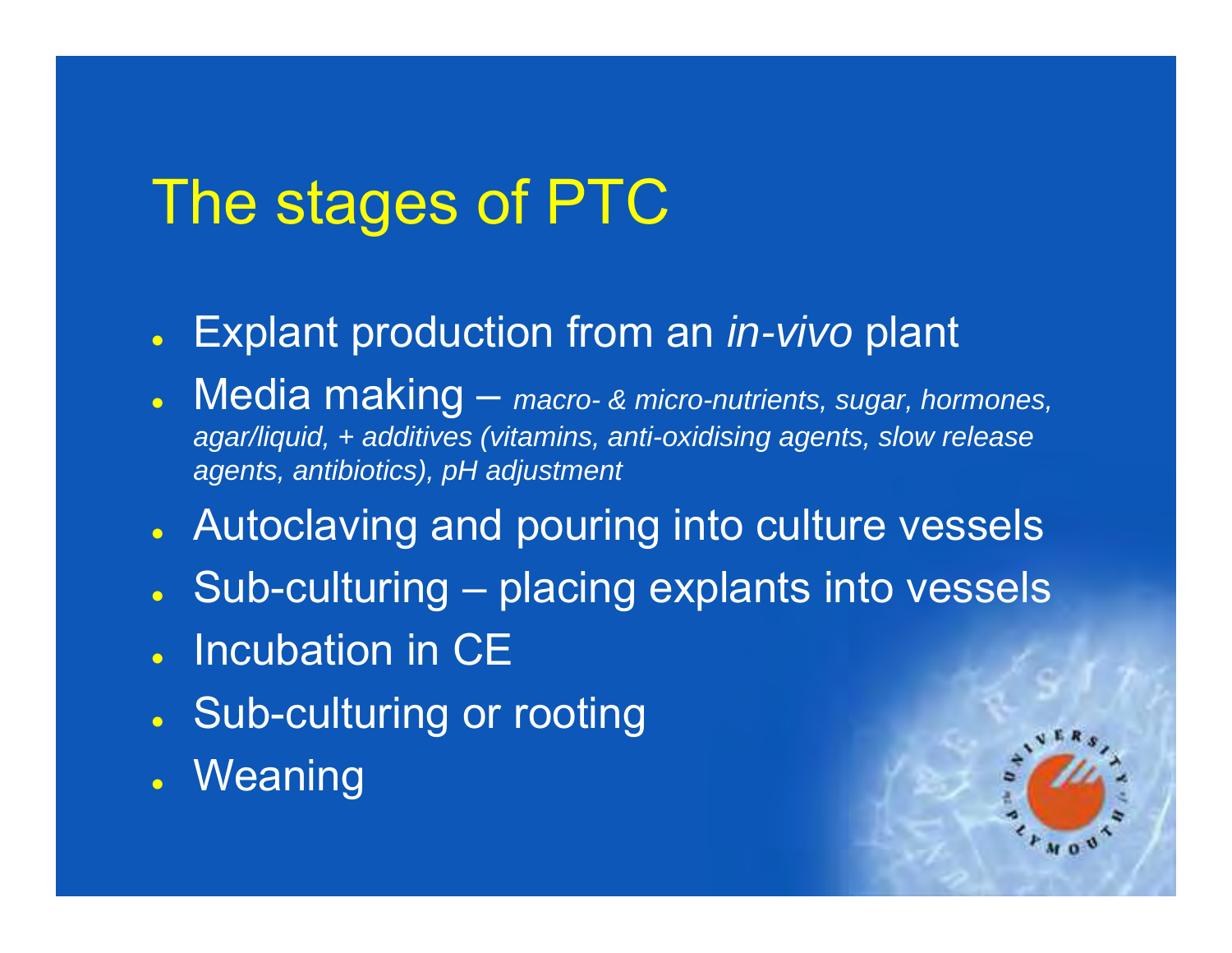## Variation

- Variation in almost all of the previous factors can lead to variation in performance
- . Thus need standardisation of processes and procedures
- **J.** Commercial manufacture of tissue ingredients is subject to Standards and Procedures (e.g. ISO 9001)

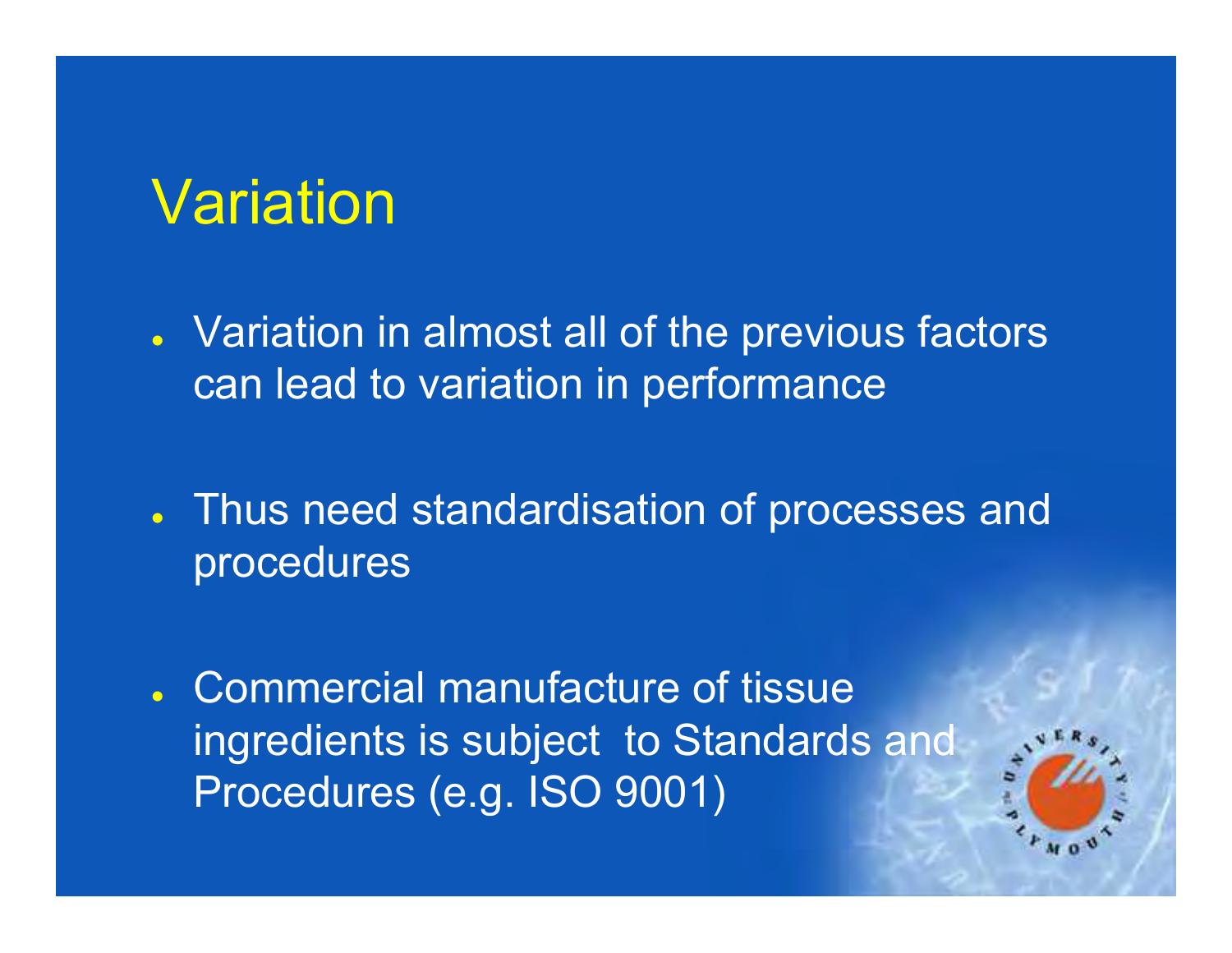

 $\bullet$ 

# Applications of PTC

#### Commercial micropropagation

- 45 million plants per year produced for the home market in Holland alone
- 75% of the Scottish seed potato crop is produced by micropropagation

#### $\bullet$ Research tool

- . PTC is the delivery technology for GM plants
- $\bullet\,$  PTC is a delivery technology for mutation
- . PTC is used as a germination technology for *Arabidopsis* propagation
- $\blacksquare$  PTC is used as an investigative tool for plant physiology

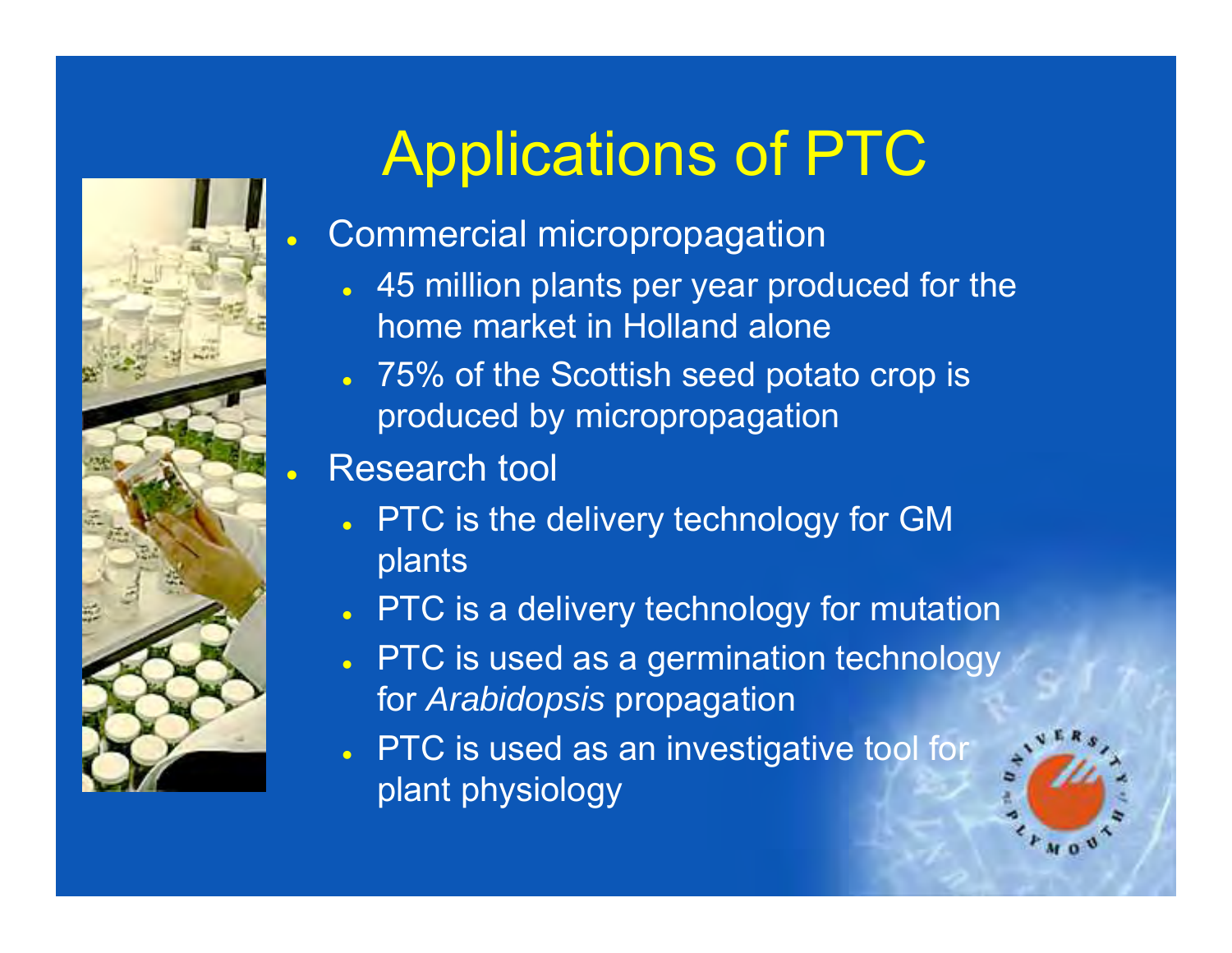### The basics of CEs for PTC

- Warm stable temperature (20 25 $^{\circ}$ C) most tend to overheat  $\rightarrow$  air conditioning
- **Fluorescent lights more for** photomorphogenesis than for photosynthesis thus often at low PPFD's less than 50 µmol m-<sup>2</sup> s-1 PAR (lots of variation here!)
- z Long photoperiods 16 h
- $\ddot{\bullet}$  Room RH not so important as culture vessels maintain 99%+ RH

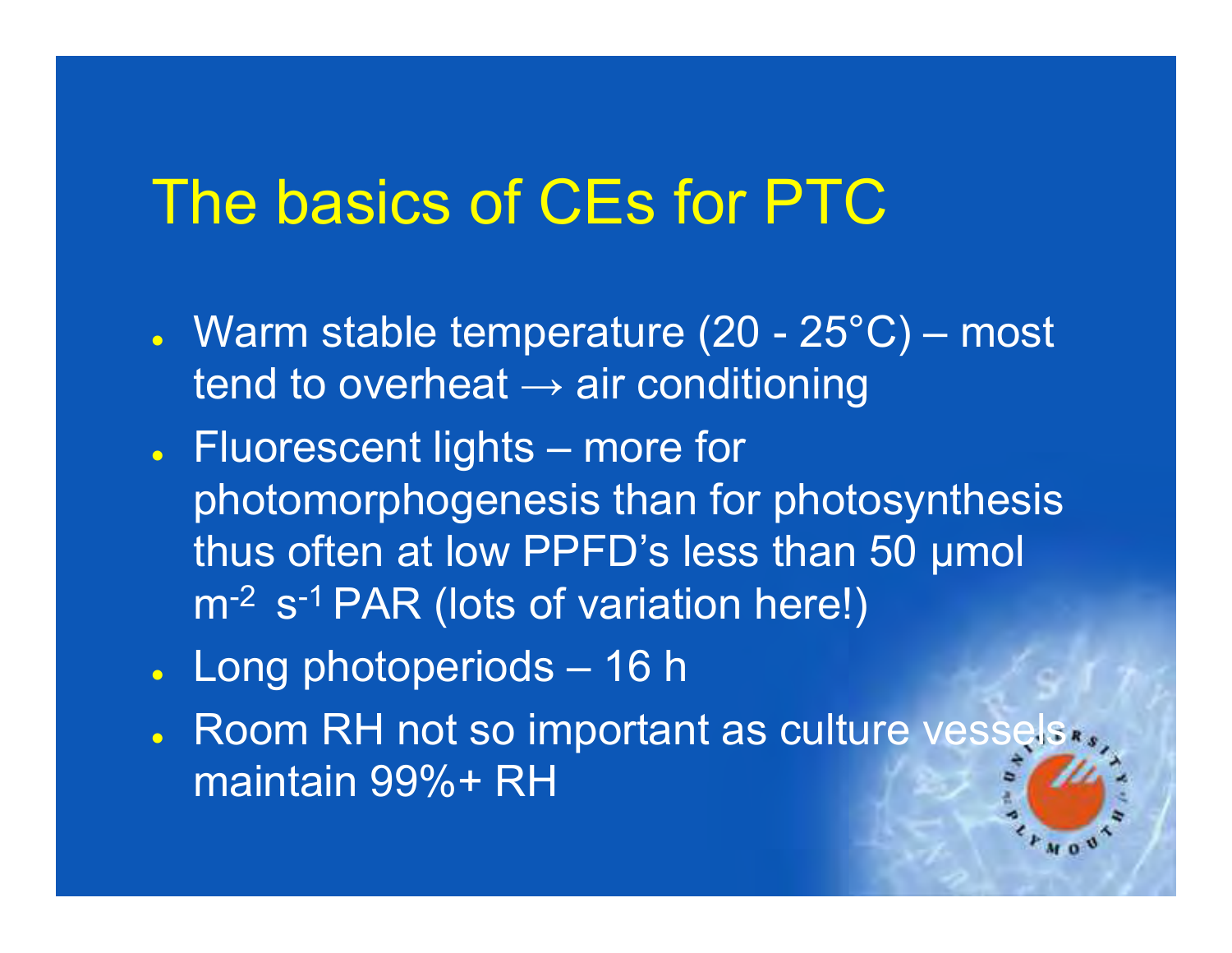## The need for accurate CE reporting

#### • Reproducible results

- Commercially important often will have more than 1 CE room for PTC
- $\bullet$  Repeatable experiments
	- $\bullet$ From researcher to researcher
	- From laboratory to laboratory

 $\bullet$ For spotting artefacts or serendipity

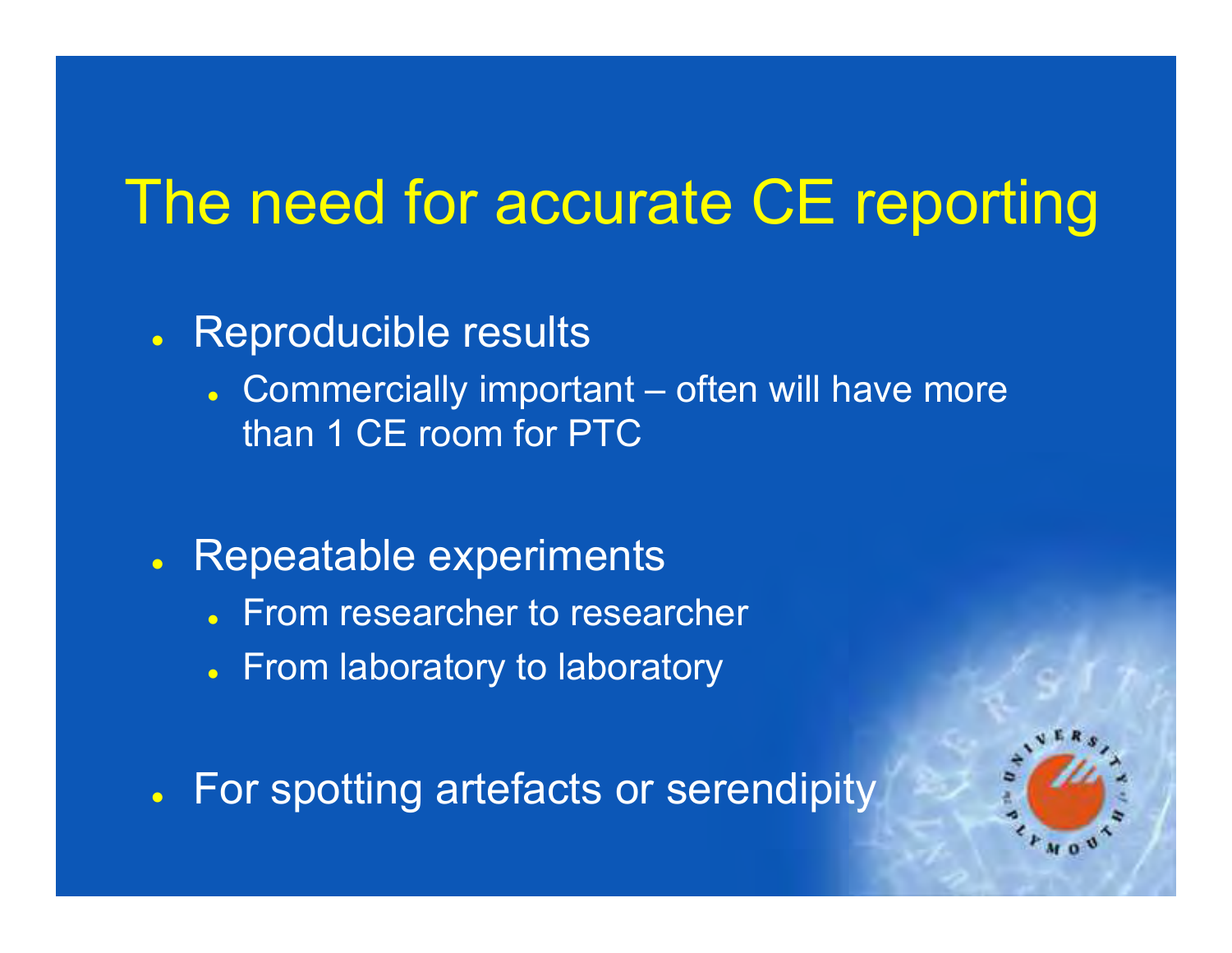### Commercial micropropagation



- Large scale walk-in rooms
- Large numbers of lights
- Heat generation problems

• Big refrigeration plants and large volume air circulation

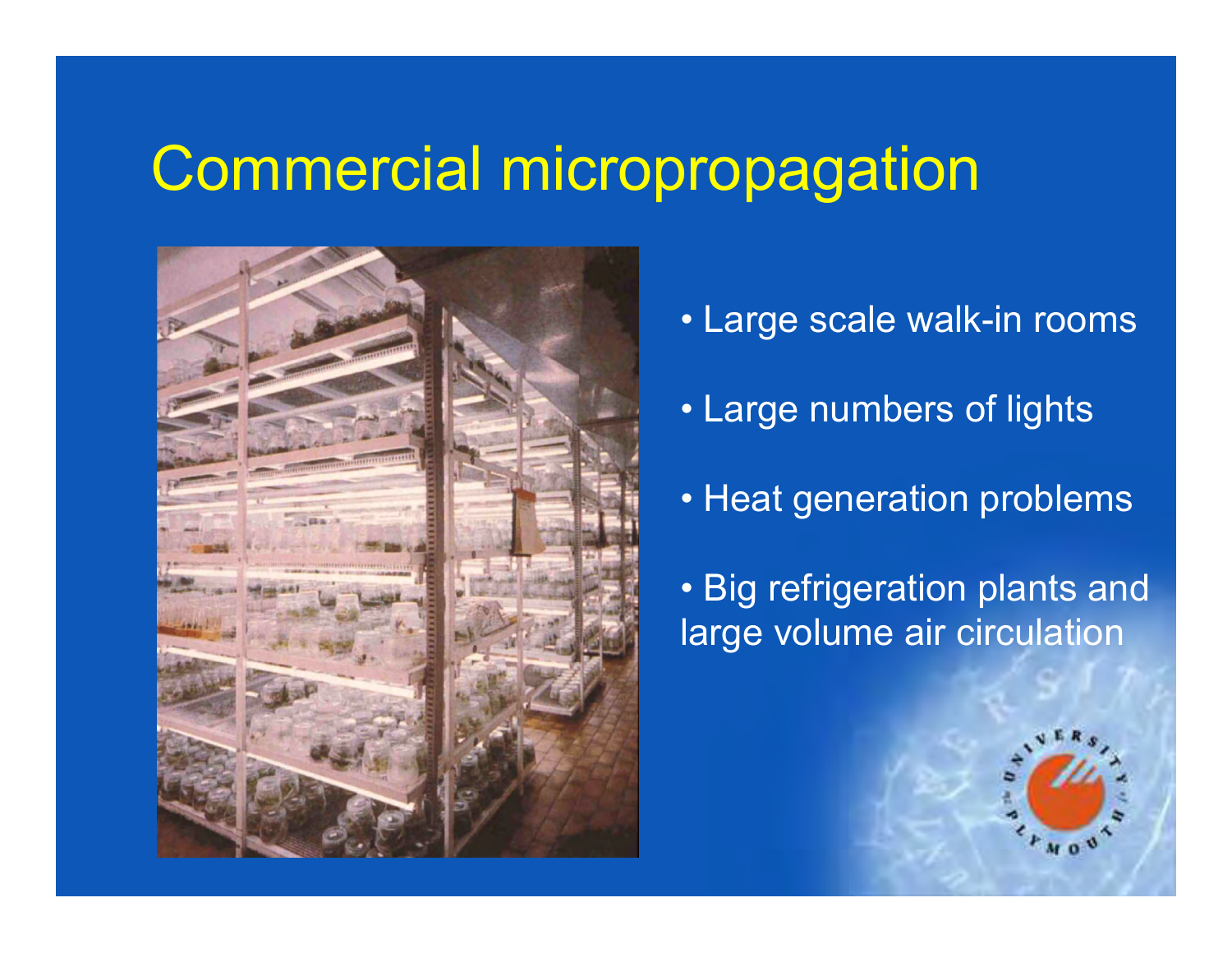## Research tool





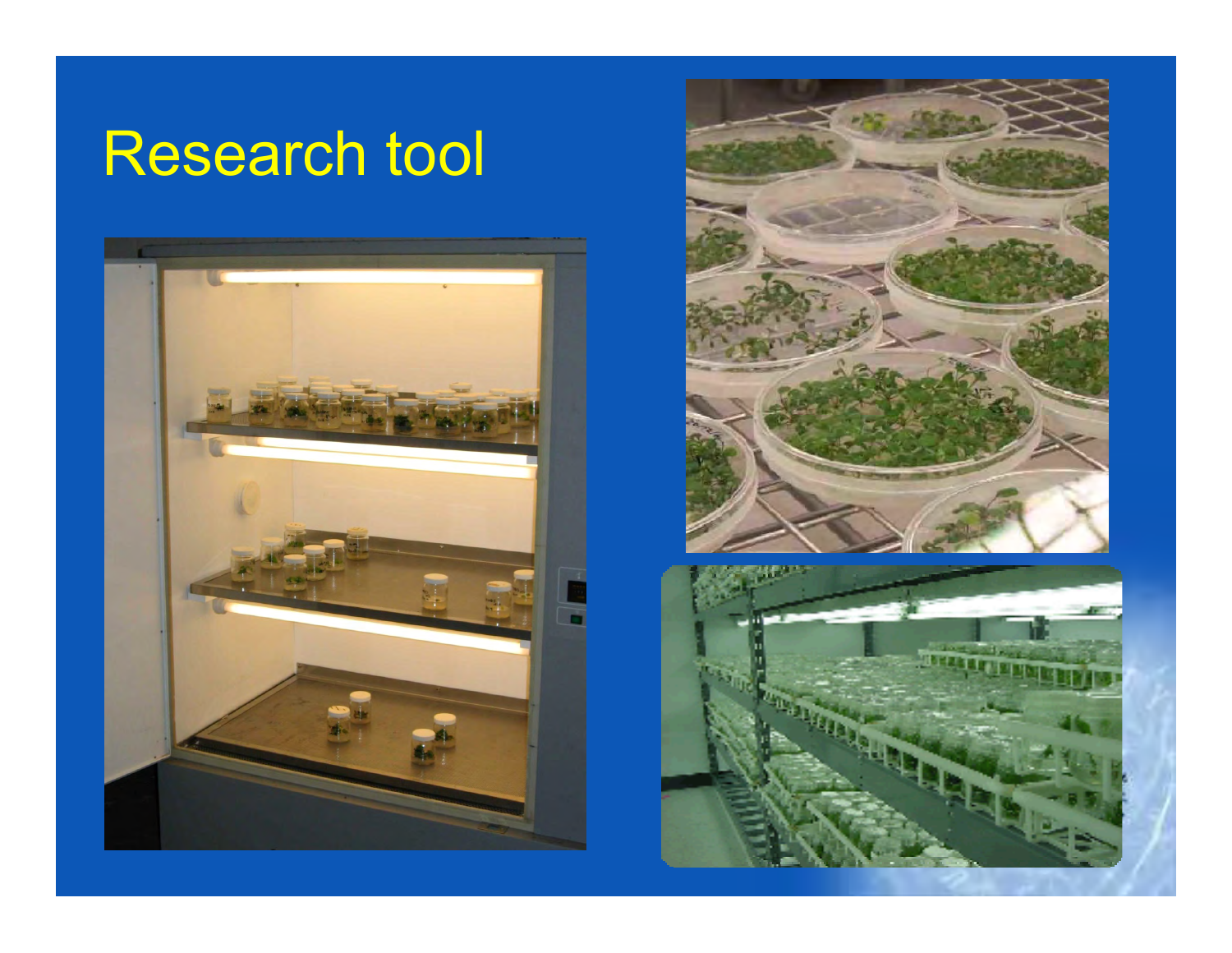





# **Diversity in CEs abounds!**



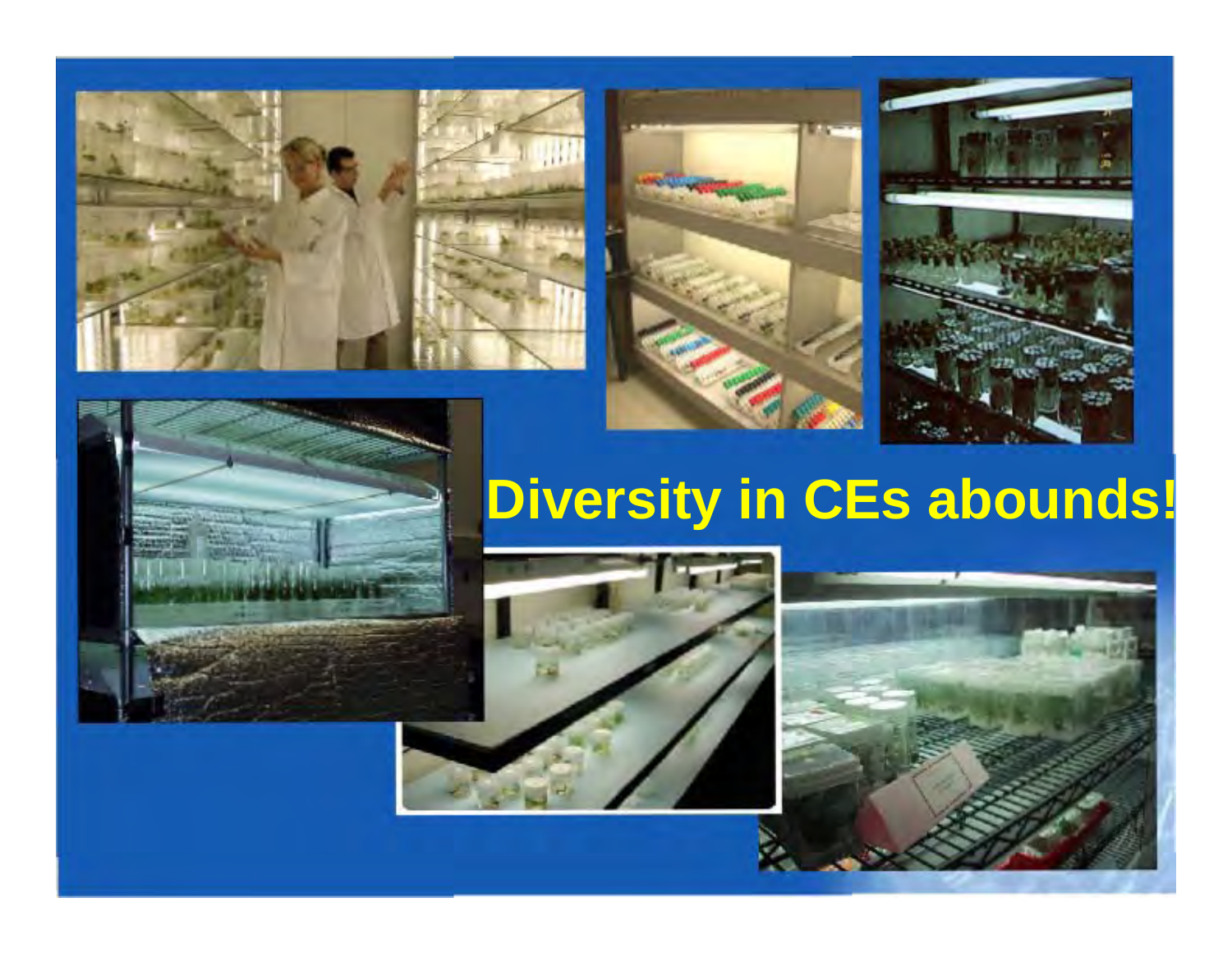## Innovations in CE design for PTC

- Shelf design to remove excess heat on a shelf
	- Water cooled/heated shelves
- Efficiency of light usage rotating shelves past vertical lights
- $\bullet$ High volume air exchange
- $\bullet$ Light quality and quantity

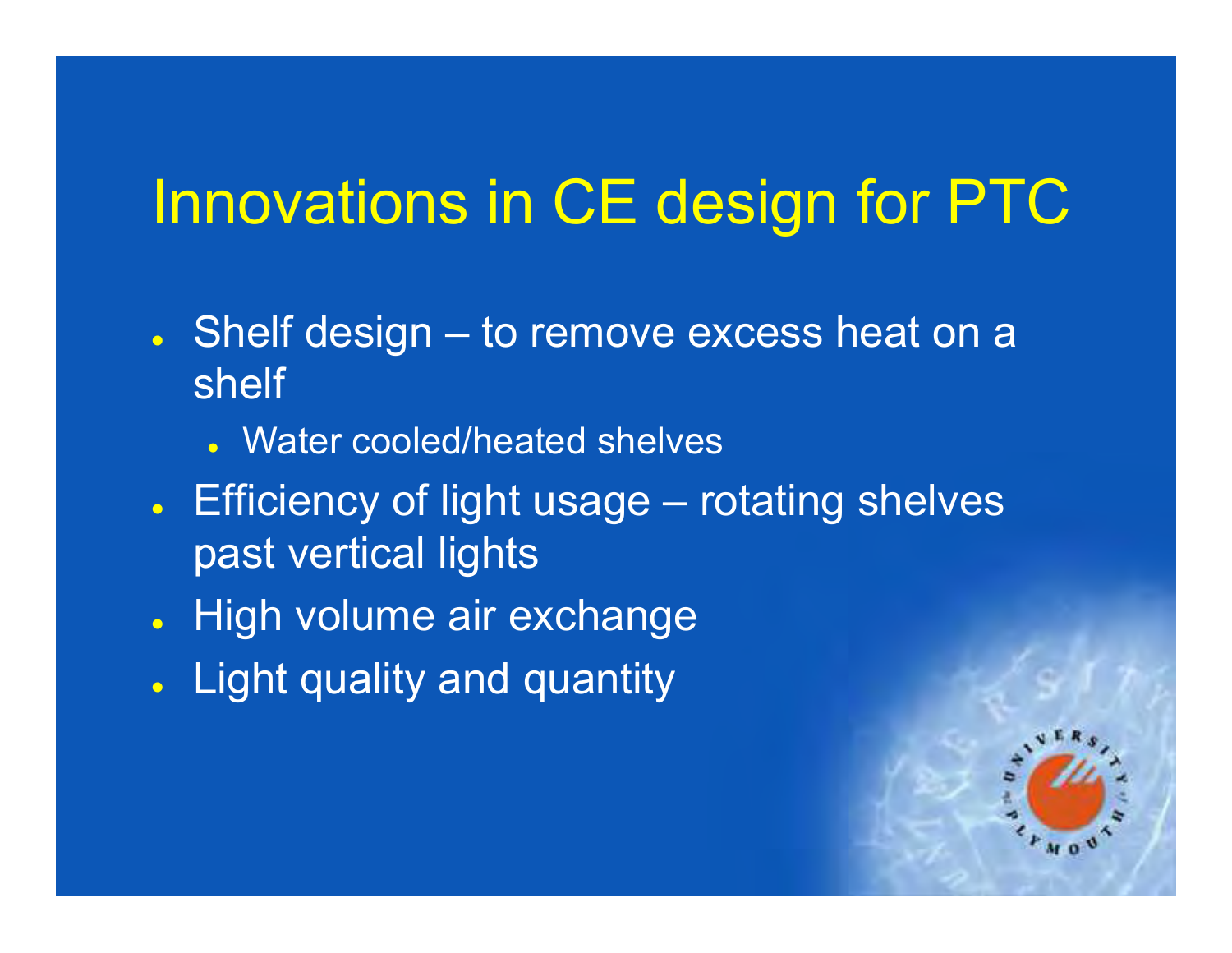# Innovations in CE design (contd)

- $\bullet$ Media additives – e.g. antioxidants
- Vessel design
	- Glass rigid plastic gas permeable films
	- Vents
- **Temporary immersion**
- $\bullet$ In-vessel measurements
- $\bullet$  $\centerdot$  Manipulation of CO $_2$  levels

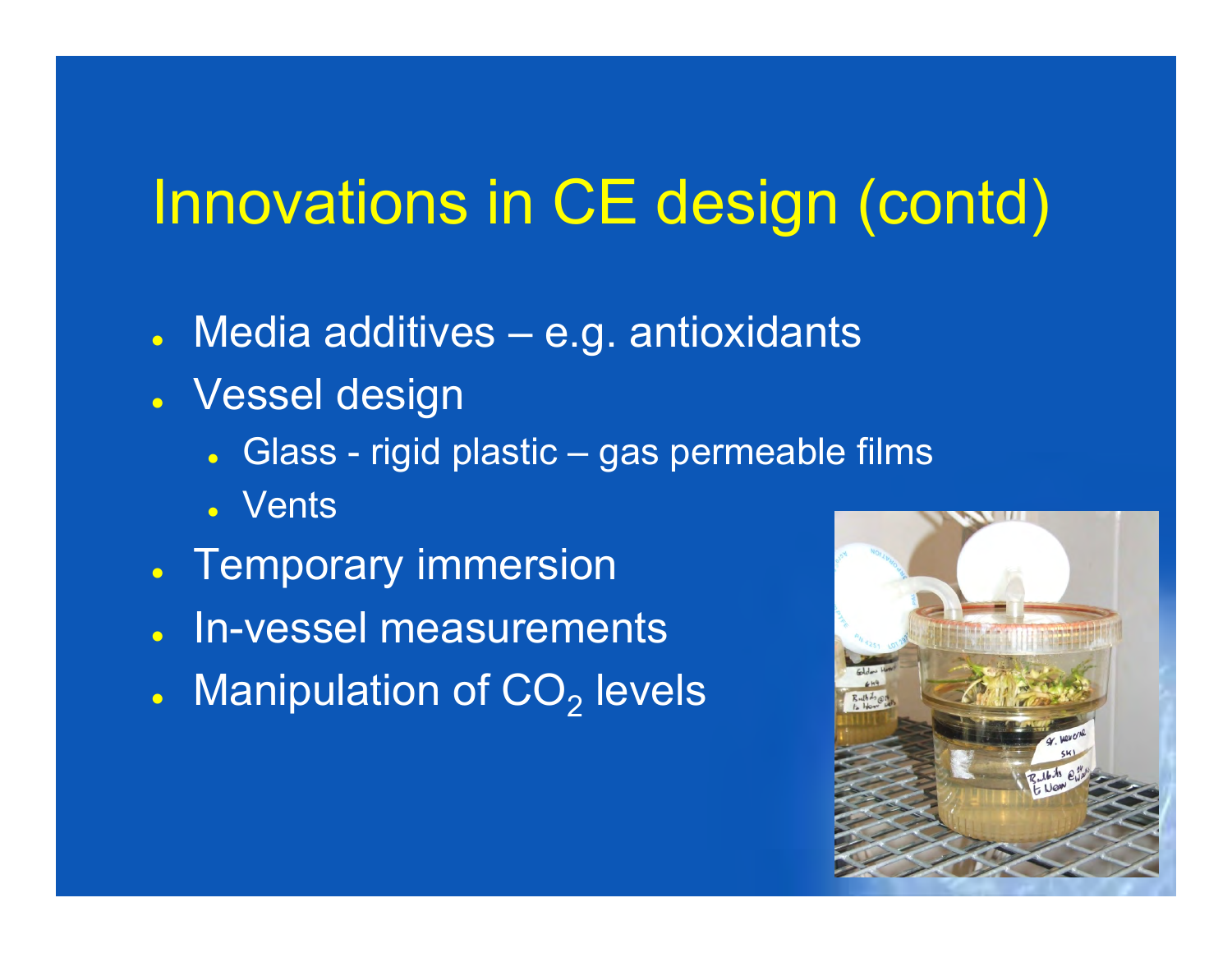# The formulation of the Tissue Culture Guidelines

- $\ddot{\phantom{a}}$  Followed on from the ICCEG's 'Minimum Guidelines' published in 2004
- $\ddot{\bullet}$  International sub-committee established
	- c Jacques Boccon-Gibod, Institut Nationale d'Horticulture, France
	- **z** Geoff Holroyd (first chairman), University of Lancaster, UK
	- c Julian Franklin, Rothamsted Research, UK
	- c Yoshi Kitaya, Osaka University, Japan
	- **z** Chieri Kubota, University of Arizona, UK
	- c Philip Larkin, CSIRO Canberra, Australia
	- c Mick Fuller, University of Plymouth, UK
	- c Steve Millam (second chairman), Chichester College, UK
	- c Lynton Incoll (third chairman), University of Leeds, UK

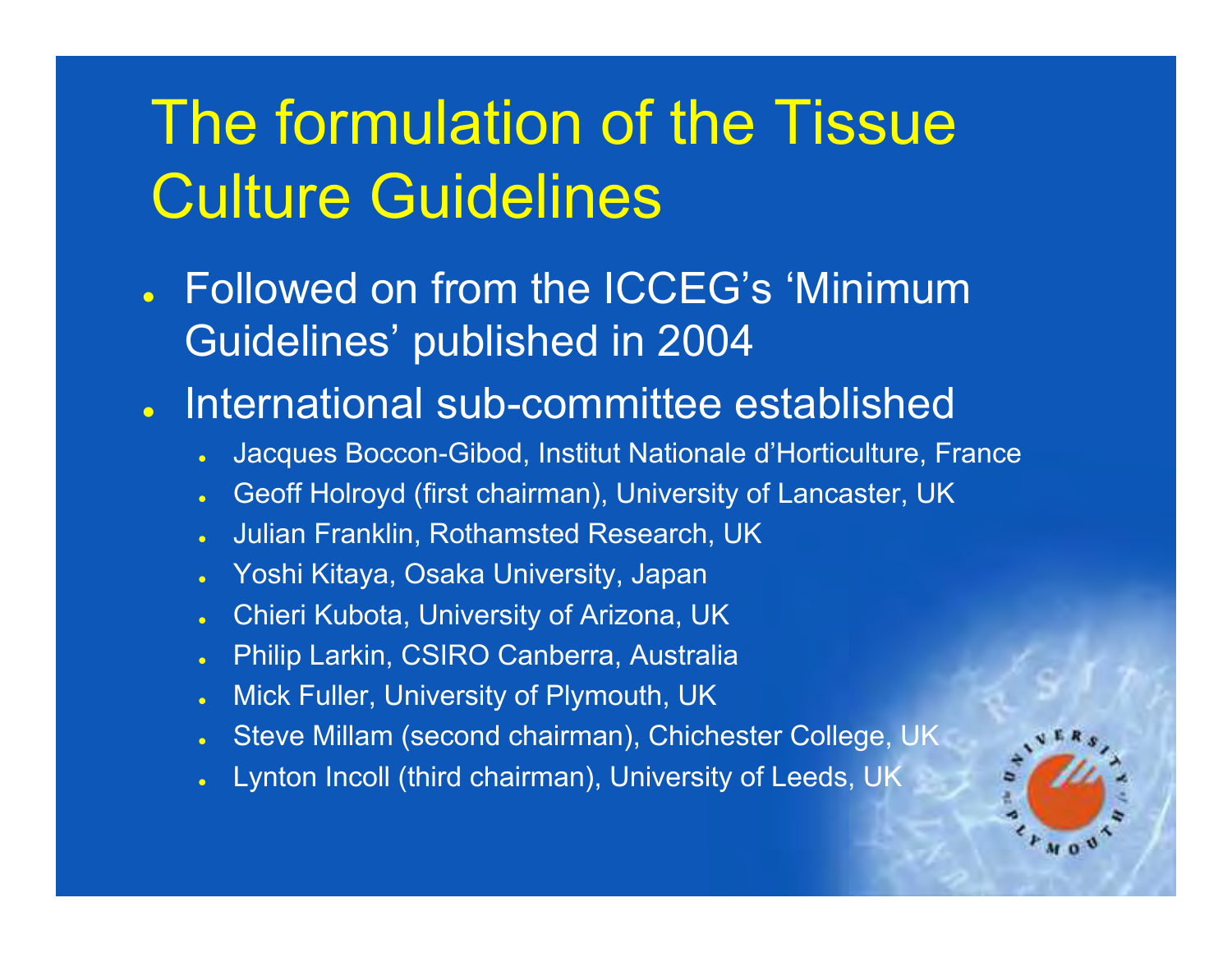### Issues of debate

- What to measure?
	- **Temperature, PFD, photoperiod, RH, CO<sub>2</sub>, CE** construction, shelf construction, air circulation
- Where to measure?
	- Room space, shelf space, in-vessel, air intake/outlet
- . How often is it necessary to measure?
	- **Beginning and end of experiment, constantly**
- . What else to report?
	- **Details of vessels, media, lighting sources**

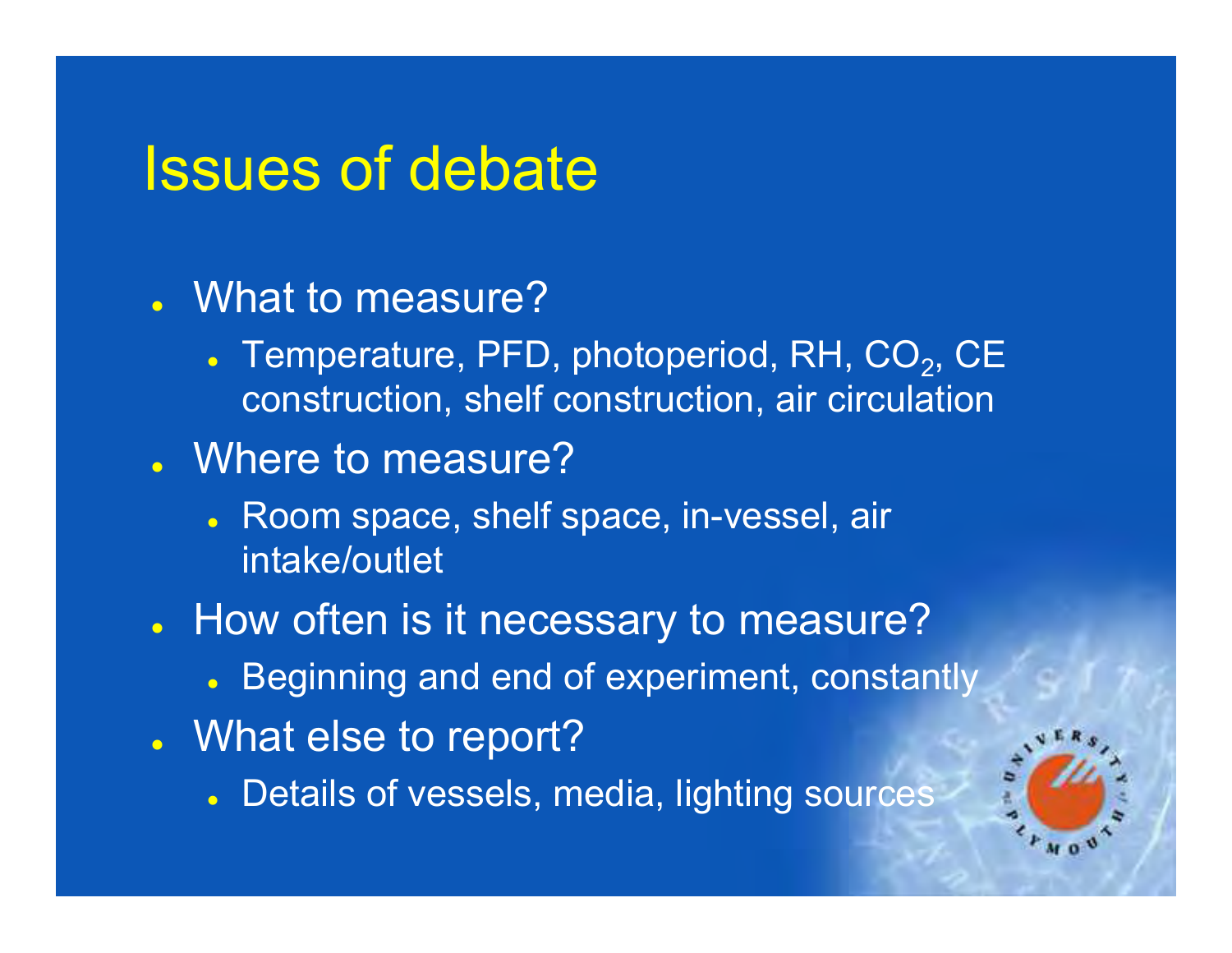#### Resolution of the debates

- **Acknowledge that these were not always** unanimous and a lot of email traffic has passed over the cyberspace and resolutions sometimes gave way to what is possible rather than what is desirable! e.g. in-vessel measurements
- **Januarie 2 Secondary Concretation Concretive Concretion Concretion Concretion Concretion Concretion Concretion Concretion Concretion Concretion Concretion Concretion Concretion Concretion Concretion Concretion Concretion** 
	- **Primary Parameters**
	- **Specialist Parameters**

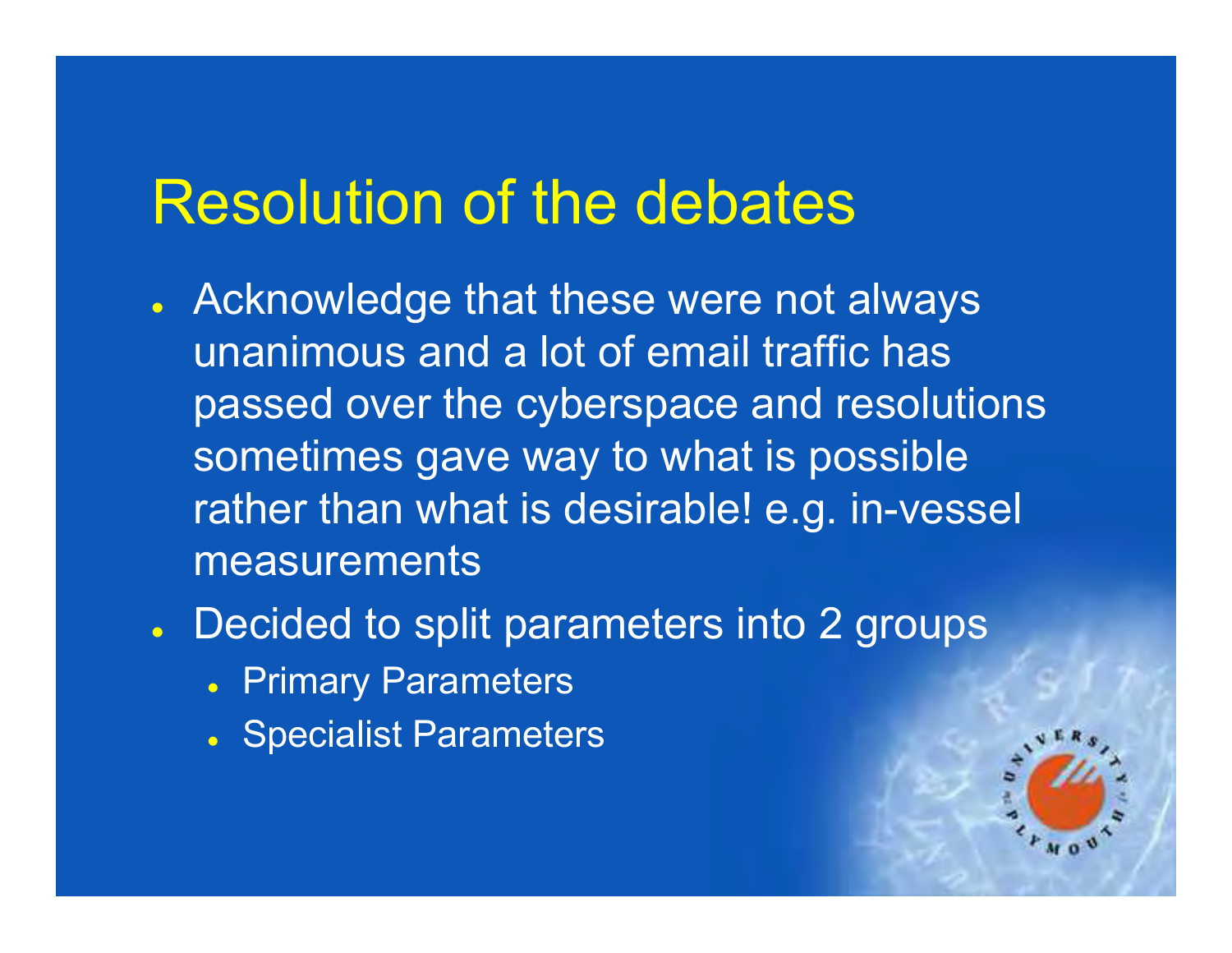### Basic layout of the Guidelines

- . Endorsement by the 3 CE groups (Europe, USA and Australasia)
- Explanation as to why the guidelines are necessary
- What to measure, Where to measure, When to measure and What to report (including units)
	- $\bullet$ (Table format for easy reference)
- **July** An illustration of where to measure
- $\blacksquare$  An example of a good practice write-up in a published paper

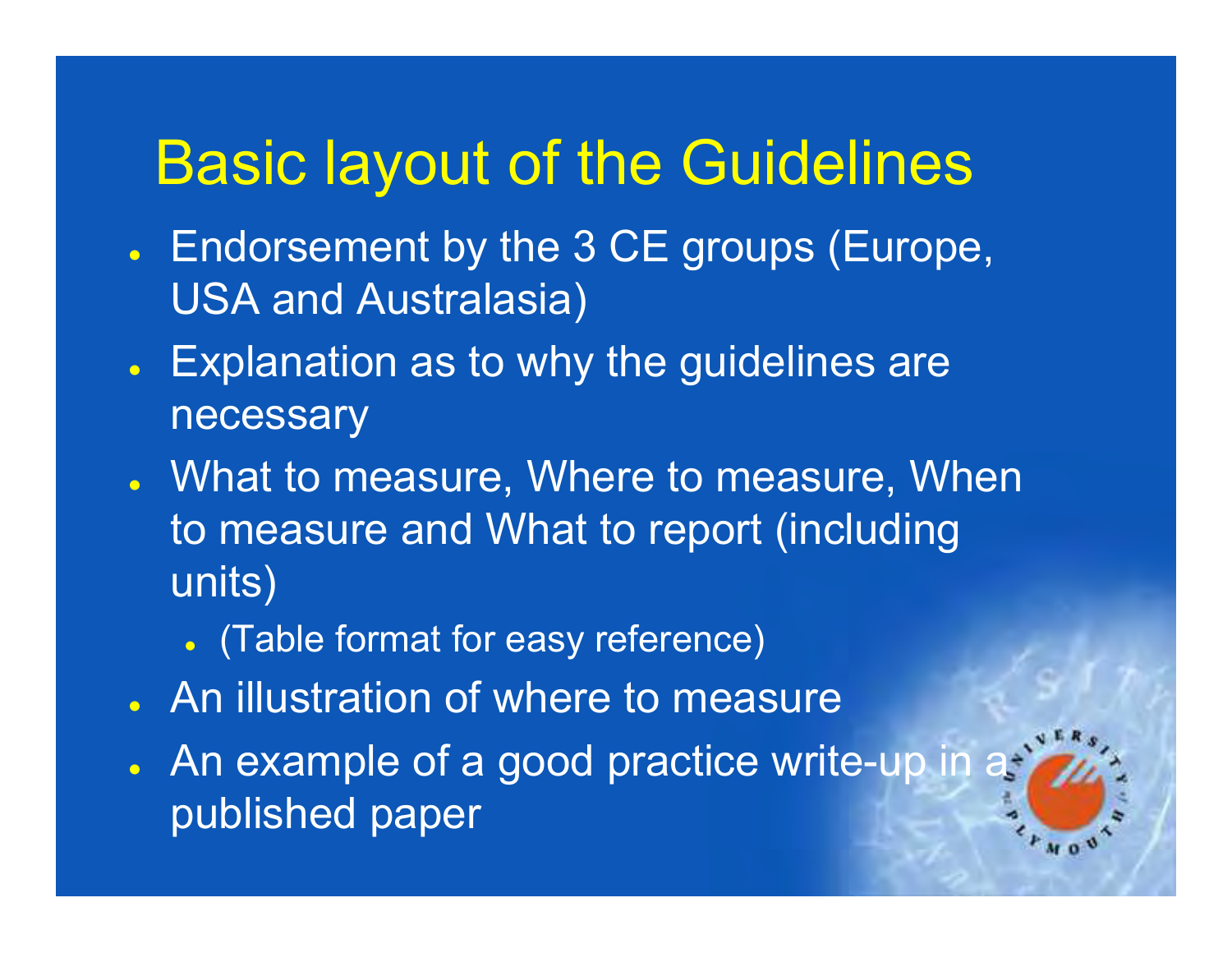## What and where to measure



| $\mathbf 1$ .    | <b>Radiation</b>            |
|------------------|-----------------------------|
| $\overline{2}$ . | Light source -              |
|                  | properties                  |
| 3.               | Photoperiod                 |
| 4.               | Air temperature             |
| 5.               | <b>Atmospheric moisture</b> |
| 6.               | <b>Air circulation</b>      |
| $\overline{7}$ . | <b>Room</b> – properties    |
| 8.               | <b>Shelf - properties</b>   |
| 9.               | <b>Vessel - properties</b>  |
| 10.              | <b>Vessel - alignment</b>   |
| 11.              | <b>Culture medium</b>       |
| 12.              | <b>Number of explants</b>   |
| 13.              | $CO2$ concentration         |
|                  | <b>Optional measurement</b> |
|                  |                             |

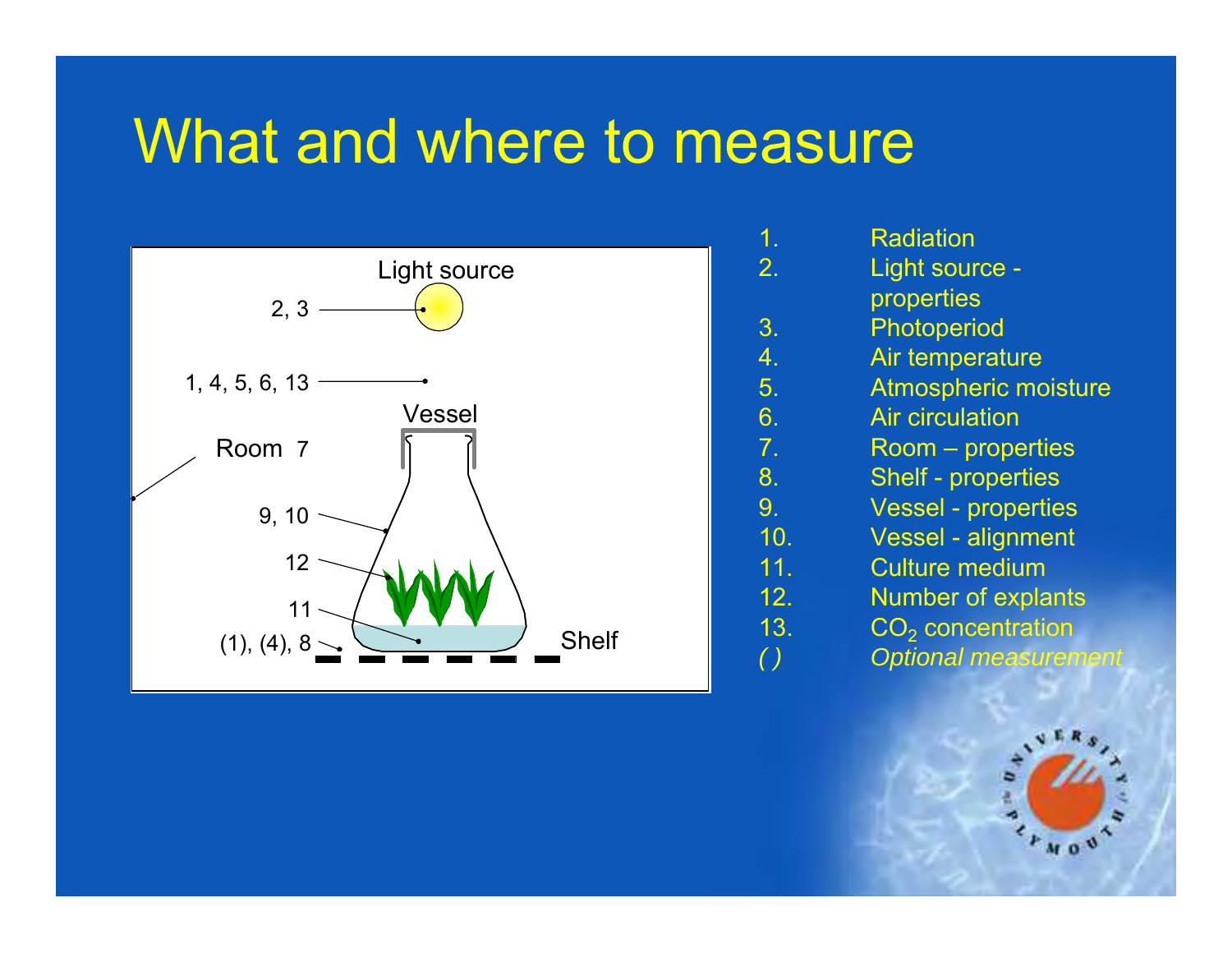#### introduction to guidelines.

Time culture is a very significant tool for plant propagation and bushchmings and it a research technique for plant physiology and wellwolar hiddegy. Facilities yary from lowaudi optigenen mengh effishe-shelf incubators to state-ofthough values of cubiness and rooms. In all cases, accurate chairmental records are pursually to strategies and maskwas growth of cultures and to facilitate vehicle replication of experiments between different facilities.

The primary critical partimeters common to most plant tissae colture facilities can be membered and recorded relatively easily. The Table toyer page) gives guidance on haw to monder and recent these principy parameters, most of which ideally should be monitored at the location of the cultures (see Figure helioe). Facilities with automatic control systems minally measure temperature at the air recirculation intoke, which can differ significantly from that

#### Wriete to measure parameters



#### **Key to Heuret**

|   | <b><i>Francis surfamence</i></b>      | <b>GIVERNAL DANNA VAL</b>            |                                             |  |  |
|---|---------------------------------------|--------------------------------------|---------------------------------------------|--|--|
|   | <b>Europe</b>                         | н                                    | Air third staffets                          |  |  |
|   | <b>Law Assets</b><br>AROUND TAKE      | 15                                   | <b><i><u>Amsengivence</u></i></b> ministanc |  |  |
|   | <b><i><u>I Wallen e russi</u></i></b> | <b>ID</b>                            | <b>Hatels</b>                               |  |  |
|   | <b>An American</b>                    | в                                    | Spectral christings in of radiation         |  |  |
|   | <b>Billian and Contract</b>           | 糧                                    | <b>CO.</b> and a matricial                  |  |  |
|   | <b>R.H. Montage Law 10</b>            | 昨                                    | An endorperatorit erradi-                   |  |  |
|   |                                       |                                      | A. e california                             |  |  |
|   | <b>Hard of Acres</b>                  |                                      | <b>Salar</b>                                |  |  |
|   | <b>WalterCl - Miland Text</b>         | their treat was close to preside to  |                                             |  |  |
| h | <b>The ATT CAR STATE</b>              | to at dail. Veral level - above tur- |                                             |  |  |
|   | <b>COMPANY</b> PRINT, NY              | to them as manifest to has a well-   |                                             |  |  |
| a | <b>COMMERCIAL CARDS</b>               |                                      | Newslett parameters 13 to 19 art            |  |  |
|   | <b>COLUMNS CONTR</b>                  | <b>DESCRIPTION OF STATISTICS</b>     |                                             |  |  |

above a shelf. If acveral shelves are used in an experiment. then each shelf-should be monitored.

Many research facilities have more cluborate recording aquipment, or may be able to renard a wider comes of experiencial parameters. The real invitament of a Numer culture is neithe the vessel. The most advanted facilities may have resignerst available to carry out experiely detailed and technically citiball measurements inside vessels, radading spectral distribution of radiation. The thirteen primary parameters and the seven indut important. specialist environmental parameters are aboutfied and the location of their measurement is illustrated free Pigure). For details on the specialist parameters and their interactions. with primary parameters see Fujiwani and Kozul (1995) 1. If specialist parameters are massured they should be sepreted.

#### How to report your experimental conditions

Here is an example of a report squable for publication:

The experiment was conducted in a walk-to-growthroom (mixle), manufactured (11.2 m2 floor and null 2.1 m. celling beight), with borizontal air circulation throughperformed sidescalls and from marked steel-mesh shelves. (34 ny total shelf space). Sufficient quality make-up up was provided to maintain ambient CO, exponentions in the same. Cavil white Buerescent lange unodel. manufacturer) mounted 40 cm above took shall provided an average photosynfactically active miliation (PAR) at 50. (e.d. 2) unot m2 a3 above the culture ventels during the 16-h promoperied. Air temperature above the culture vessels Was 25/20 (s.d. 41)<sup>o</sup>C during the light that period. Relative lumidity above the culture vossels was 67 (s.d. ±10)%.

Ten manifety were cultured in 200 mL glass Erlenmeyer flasks sealed with translucent plastic flim. Each those contribed 40 ml. of medium with Muniships and Skrog (1962) hasal components, 30 g 1. < across, 5 g L<sup>4</sup> of activand charceal and 8 g L | ngar. The pH of the mediant was adjusted to 5.8. The flasks were in a single boyer out each shelf with sufficient special to allies adequate arminimum around juck flask. No environmental necessary were recorded inside the flasks."

Trainews, E. and Kager, E. (1995) Physical measurements and incitizen p. 116-300 hr. J. Anken-Citizen, J. Kinas and MAL. Smithtalist Armentaire and Environmental Control in Phase Tierre Calum-Karen Academic Publishers, Gendezhi, Methedardo

#### International Committee for Controlled Environment Guidelines

Guidelines for Measuring and **Reporting Environmental** Parameters for Experiments in **Plant Tissue Culture Facilities** 

Sponsored by and published for the UK Controlled Environment Useria: Group, the North American Committee on Controlled Environment Technology and Use (NCERA-101), and the Australasian Controlled Environment Working Group

#### **March 2008**

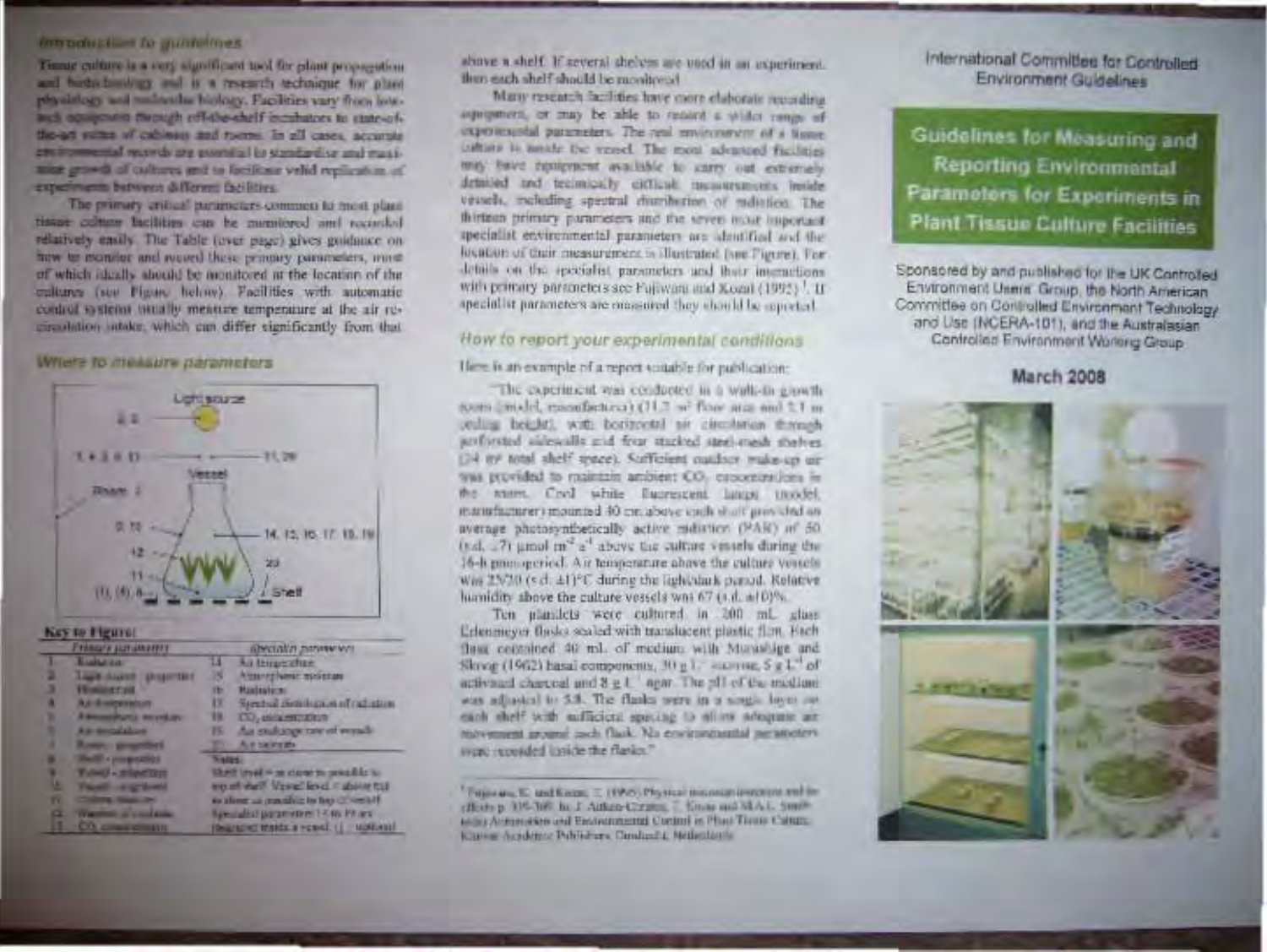Measuring and Reporting Environmental Parameters for Experiments in Plant Tissue Culture Facilities: Table of Primary Parameters

| What in measure.                                                                           | <b>Units</b>              | Where to measure                                                                                                                                                          | When to measure                                                                                        | What to report                                                                                                                                                                                                                                                                           |
|--------------------------------------------------------------------------------------------|---------------------------|---------------------------------------------------------------------------------------------------------------------------------------------------------------------------|--------------------------------------------------------------------------------------------------------|------------------------------------------------------------------------------------------------------------------------------------------------------------------------------------------------------------------------------------------------------------------------------------------|
| Radiation (PART)                                                                           | und est gr                | a) Mivessel evel at uniform helpid<br>tragrat (See Figure)<br>b) Optenal, at shall level, at terms of<br>ently shell                                                      | At what of committees, and were<br>4 minute ("")<br><b>As game</b>                                     | Mean and standard deviation. Radiation spusces involving and<br>nerubetast and detence from avelli<br>As above                                                                                                                                                                           |
| <b>Photogerine</b>                                                                         |                           |                                                                                                                                                                           | At part of niceriment                                                                                  | Duration of light and dark penedic                                                                                                                                                                                                                                                       |
| Air tamperature                                                                            | "C                        | ALAY YESSEY LEVEL<br>Location of sereor is crucial and<br>should be independent of the facility's<br>lemperature.commit.genser<br>b) Octoral at shelt level, at centra of | Daily during each light and dark.<br>period at least 1 hour after<br>Igitetark environment<br>As abuve | Menn and attantiers deviation for light and cash prejudy.<br>As spotte                                                                                                                                                                                                                   |
|                                                                                            |                           | shelf, cutside container                                                                                                                                                  |                                                                                                        |                                                                                                                                                                                                                                                                                          |
| <b>Atministrantic moleture (relative</b><br>humldity or vapour pressure                    | ×<br>$0$ ri <sub>72</sub> | At vessel lavel and Excepander its at-<br>the facility's humistiy control sensor                                                                                          | Daily maing each light and dark<br>period, at least 1 hour after<br><b>Tichbdark changeswere</b>       | Mare and standard deviation for light and dark pursuits.                                                                                                                                                                                                                                 |
| senciti.<br>Air or culation                                                                |                           | At vessel level                                                                                                                                                           | At sure, of experiment                                                                                 | Record whether perforated shelves, walk, culling, Topr or ducts, and<br>horizontal or vartical flow. Record source of fresh al-                                                                                                                                                          |
| Room or cabinet properties                                                                 |                           |                                                                                                                                                                           | At start of experiment.                                                                                | Stze (floor wearm? celling height in) and type (walk livineach in)<br>Variatedurer and model if systable, indicate if it has special features c.g.<br>rataing shakes, light reflectors, bottom cooling of shelver.                                                                       |
| Shelf proporties                                                                           |                           |                                                                                                                                                                           | At sure of experiment                                                                                  | Area (m), type (said or meen, stock, woud or transparent), number<br>relacked, not stacked) and construction. Note if shelves are bottom powed<br>by air ur water                                                                                                                        |
| <b>Vessel specifications</b><br>to appreciated make use of<br>mission energy free Annances |                           |                                                                                                                                                                           | At idad of poperintmit                                                                                 | Types (flasks, dicket, bottles; jars) and materials (glies), plastic).<br><b>Shelvolume (Inc.)</b><br>Desure lyce and relifficial pasker result                                                                                                                                          |
| <b><i>STRYTING MARKET</i></b>                                                              |                           | Do pack shall                                                                                                                                                             | 310mlogiia le Fate (A)                                                                                 | Number of vessels and rumber of layers (it vessels are stacked) por shut-                                                                                                                                                                                                                |
| <b>Culture madium</b>                                                                      |                           |                                                                                                                                                                           | Alizancie po men                                                                                       | Solel get or used or combinators' Tips and make of using agest pH.<br>Volume per located (mL)<br>Niveral compositors (III) and in item-turning<br>Carbon studie, greathingsliders, wherein and that commencing and<br>whether influent carbon and circle additional experience in it was |
| <b>Runder of explorits</b>                                                                 |                           | In each years.                                                                                                                                                            | At your of argorizeral                                                                                 | learned number of explaints                                                                                                                                                                                                                                                              |
| I komunistische enternehmen und mehr                                                       |                           | At young level of partie planet                                                                                                                                           | Daty Subsidiar CO2 environment<br>in autofact of this Banks.                                           | <b>Many and attached deviation</b>                                                                                                                                                                                                                                                       |

International Committee for Controlled Environment Guidelines

Referred to an aholitay chatically active radiation (PAR: 400-700 nm) for general usage and described as photosynthetic photos flux density (PPFD) by many journals, professional scores and manufacturers of qualities sensors.

if lamps are arranged at the back of the shelf rather than above the shelf this should be stated and PAR measured at the back and the front of an entity sholf

" Fluorecers largo efficiency declines significantly within weeks of recellation and gradually thereafter and such lamps therefore require a regular monitoring and recverement programme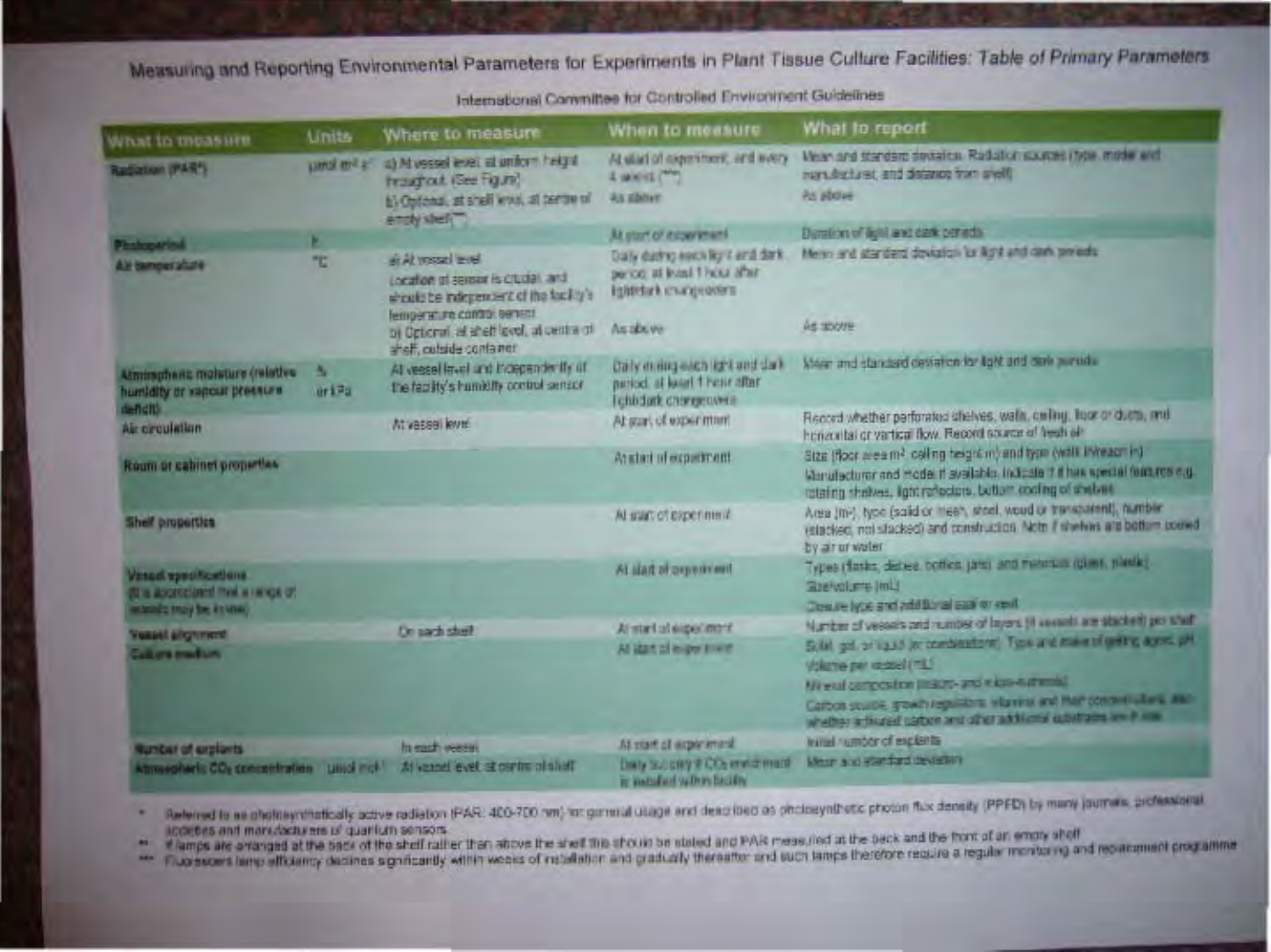## Other forms of output

#### **Large Poster**

• For display at other meetings, seminars and conferences – together with copies of the guidelines leaflet

#### **Joseph Small Poster**

- For display around CE facilities, in laboratories and for dissemination by post to all members and others
- **J.** Web addresses where the Guidelines and the Posters can be found

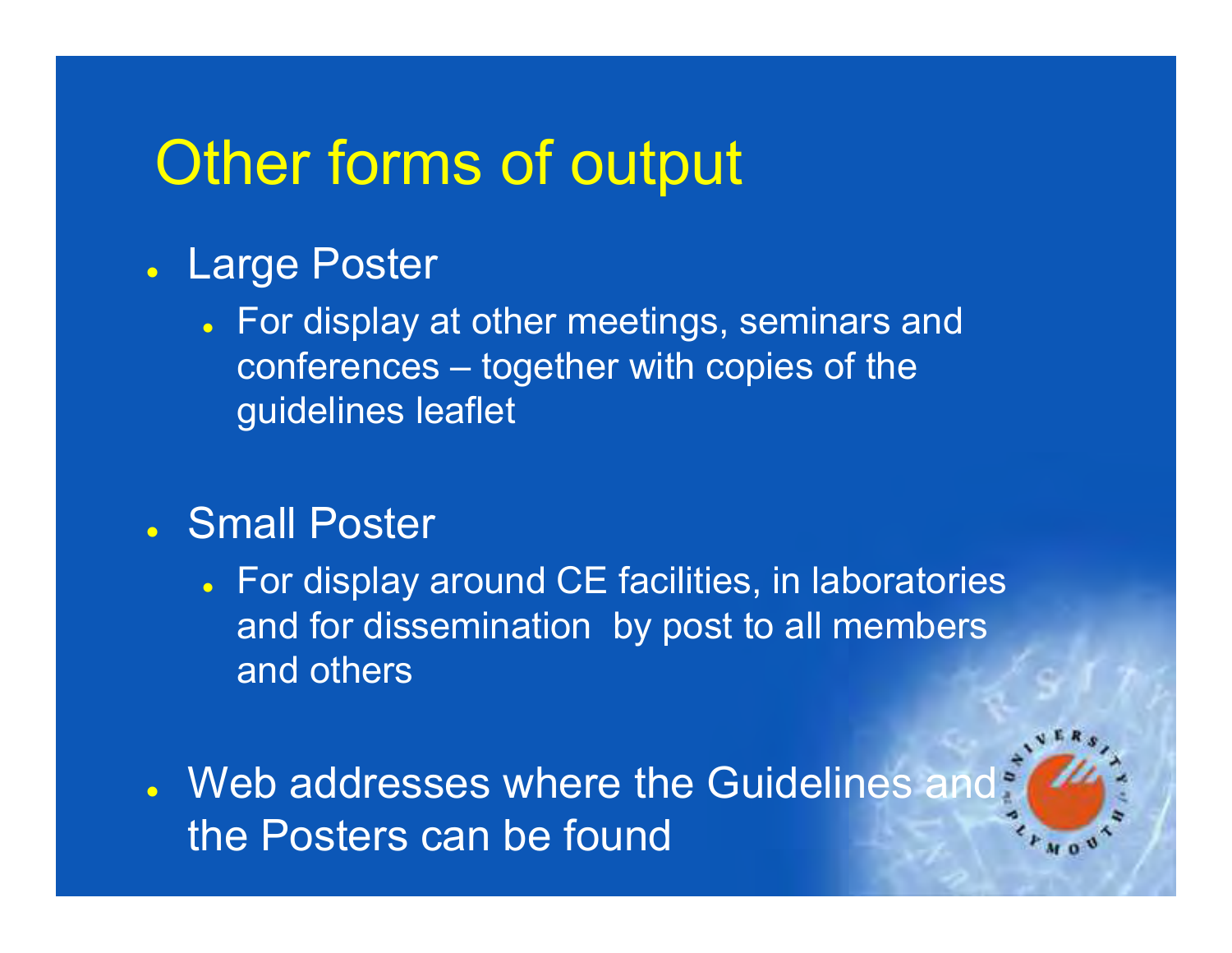## Importance of dissemination

#### The guidelines will only make an impact if:

- Everyone puts a poster up in their facility
- $\bullet$ If future users (students) are made aware of them
- $\bullet$ If authors of papers refer to them in their manuscripts
- If non-members users are made aware of them
	- At other meetings
	- By mailing
	- By articles and advertising in plant journals

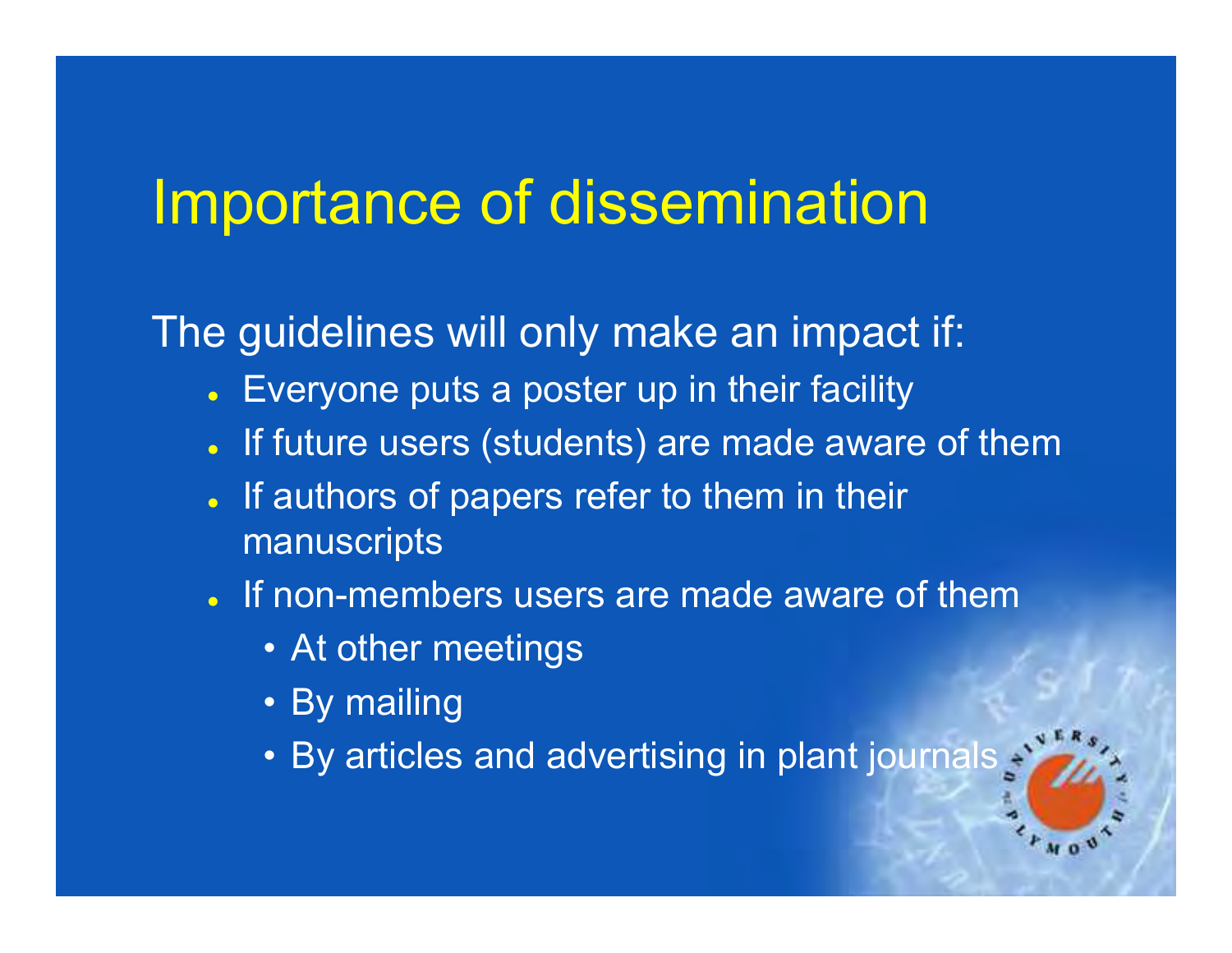## Don't forget to

. Pick up your copies of the leaflet or order some through your user group

- Visit the poster display
- **z Disseminate** 
	- To your colleagues
	- $\bullet$ To your students
	- $\bullet$ To your users